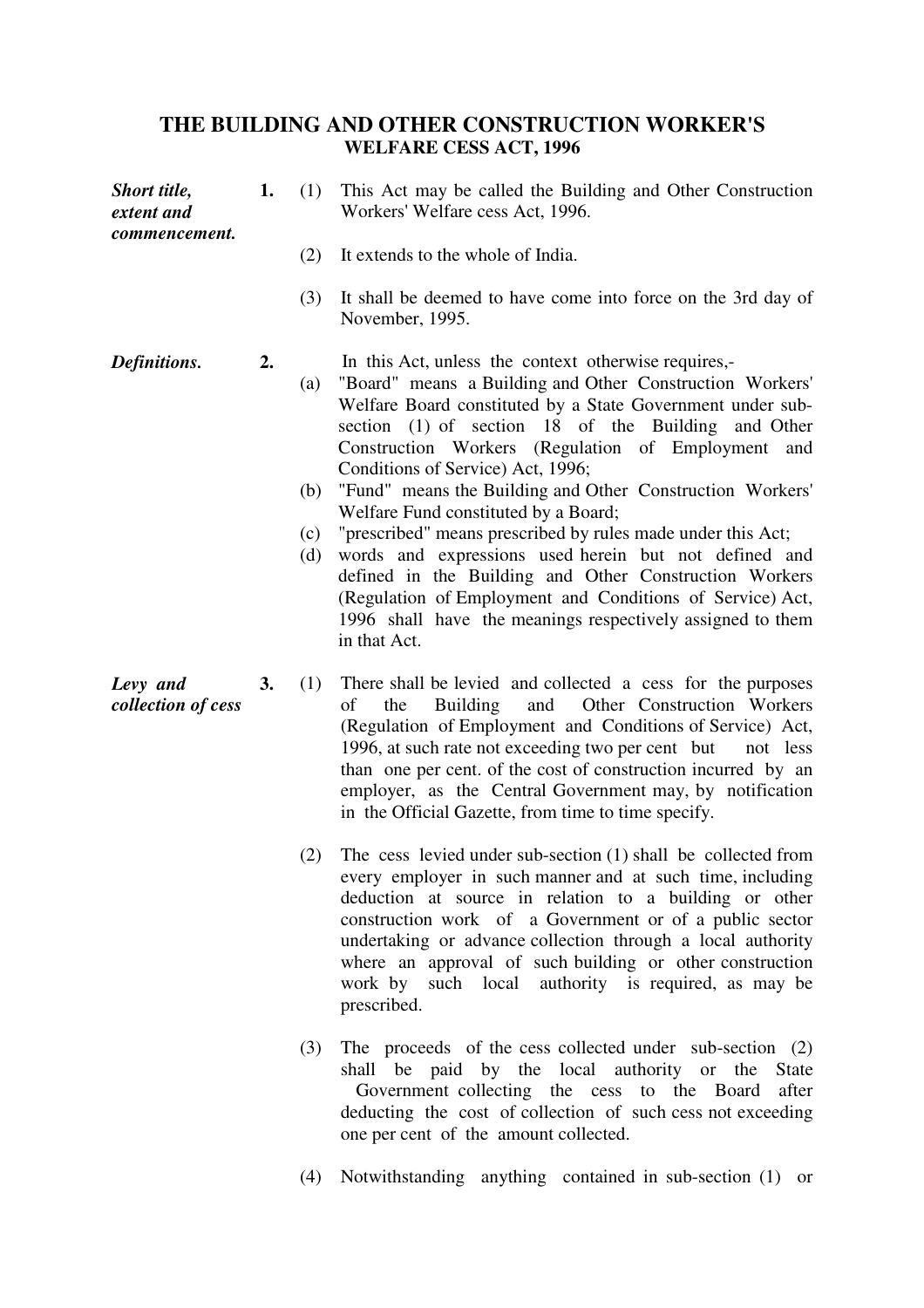sub-section (2), the cess leviable under this Act including payment of such cess in advance may, subject to final assessment to be made, be collected at a uniform rate or rates as may be prescribed on the basis of the quantum of the building or other construction work involved.

- *Furnishing of* **or**  *returns*  **4.** (1) Every employer shall furnish such return to such officer authority, in such manner and at such time as may be prescribed.
	- (2) If any person carrying on the building or other construction work, liable to pay the cess under section 3, falls to furnish any return under sub-section (1), the officer or the authority shall give a notice requiring such person to furnish such return before such date as may be specified. in the notice.
- *Assessment of cess*  **5.** (1) The officer or authority to whom or to which the return has been furnished under section 4 shall, after making or causing to be made such inquiry as he or it thinks fit and after satisfying himself or itself that the particulars stated in the return are correct, by order, assess the amount of cess payable by the employer.
	- (2) If the return has not been furnished to the officer or authority under sub-section (2) of section 4, be or it shall, after making or causing to be made such inquiry as he or it thinks fit,by order, assess the amount of cess payable by the employer.
	- (3) An order of assessment made under sub-section (1) or subsection (2) shall specify the date within which the cess shall be paid by the employer.
- **Power to exempt 6.** Notwithstanding anything contained in this Act, the Central Government may, by notification in the Official Gazette, exempt any employer or class of employers in a State from the payment of cess payable under this Act where such cess is already levied and payable under any corresponding law in force in that State.
- *Power of entry* 7. Any officer or authority of the State Government specially empowered in this behalf by that Government may-
	- (a) with such assistance, if any, as he or it may think fit, enter at any reasonable time any place where he or it considers it necessary to enter for carrying out the purposes of this Act including verification of the correctness of any particulars furnished by any employer under section 4;
	- (b) do within such place anything necessary for the proper discharge, of his or its duties under this Act; and
	- (c) exercise such other powers as may be prescribed.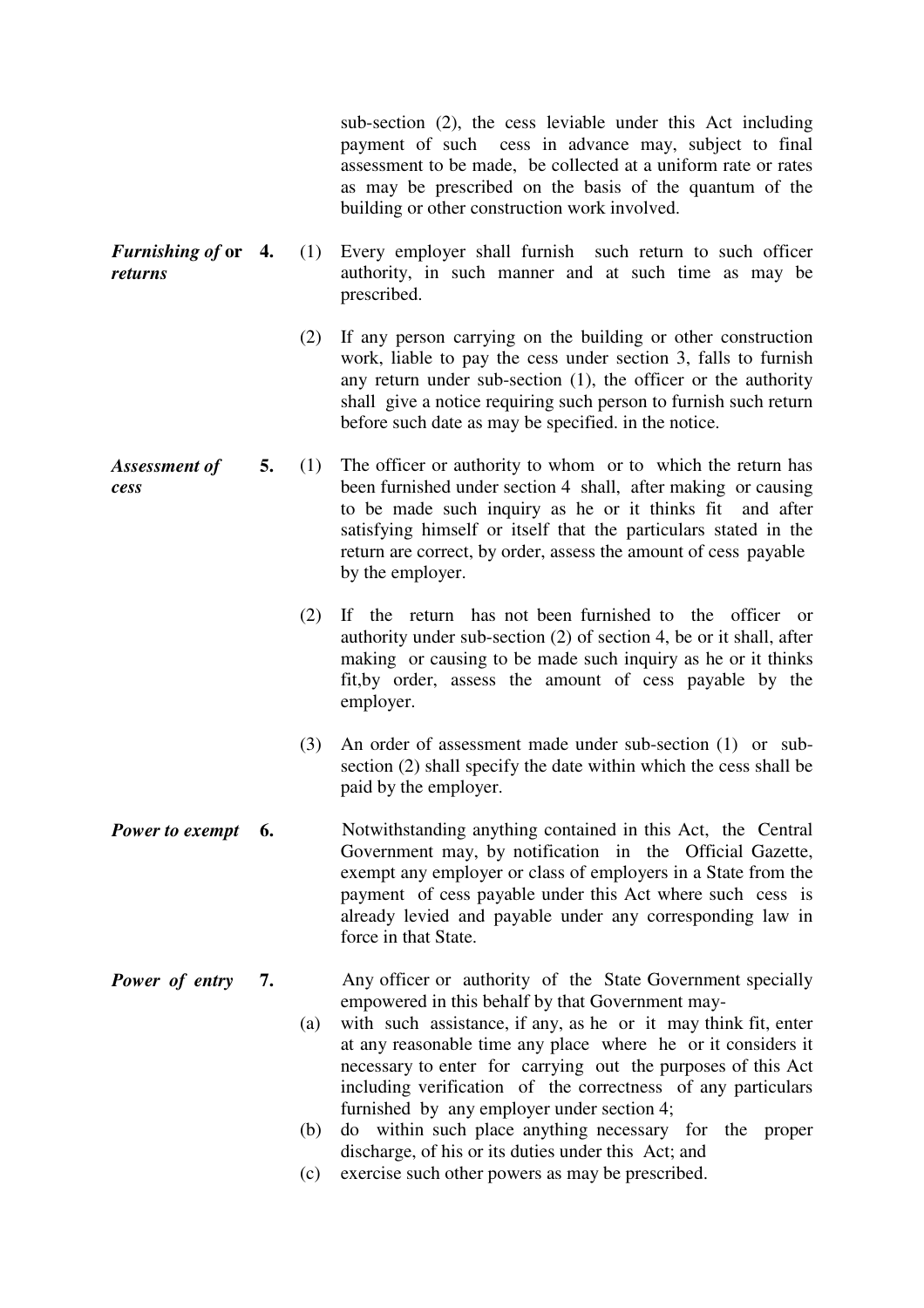- *Interest payable on delay in payment of cess*  **8.** If any employer fails to pay any amount of cess payable under section 3 within the time specified in the order of assessment, such employer shall be liable to pay interest on the amount to be paid at the rate of two per cent. for every month or part of a month comprised in the period from the date on which such payment is due tilt such amount is actually paid.
- *Penalty for nonpayment of cess within the specified time*  **9.** If any amount of cess payable by any employer under section 3 is not paid within the date specified in the order of assessment made under section 5, it shall be deemed to be in arrears and the authority prescribed in this behalf may, after making such inquiry as it deems fit, impose on such employer a penalty not exceeding the amount of cess: Provided that, before imposing any such penalty, such employer shall be given a reasonable opportunity of being heard and if after such hearing the said authority is satisfied that the default was for any good and sufficient reason, no penalty shall be imposed under this section.
- *Recovery of amount due under the Act*  **10.** Any amount due under this Act (including any interest or penalty) from an employer may be recovered in the same manner as an arrear of land revenue.
- *Appeals* **11.** (1) Any employer aggrieved by an order of assessment made under section 5 or by an order imposing penalty made under section 9 may, within such time as may be prescribed, appeal to such appellate authority in such form and in such manner as may be prescribed.
	- (2) Every appeal preferred under sub-section (1) shall be accompanied by such fees as may be prescribed.
	- (3) After the receipt of any appeal under sub-section (1), the appellate authority shall, after giving the appellant an of being heard in the matter, dispose of the appeal as expeditiously as possible.
	- (4) Every order passed in appeal under this section shall be final and shall not be called in question in any court of law.
- *Penalty* **12.** (1) Whoever, being under. an obligation to furnish a return under this Act, furnishes any return knowing, or having reason to believe, the same to be false shall be punishable with imprisonment which may extend to six months, or with fine which may extend to one thousand rupees, or with both.
	- (2) Whoever, being liable to pay cess under this Act, willfully or intentionally evades or attempts to evade the payment of such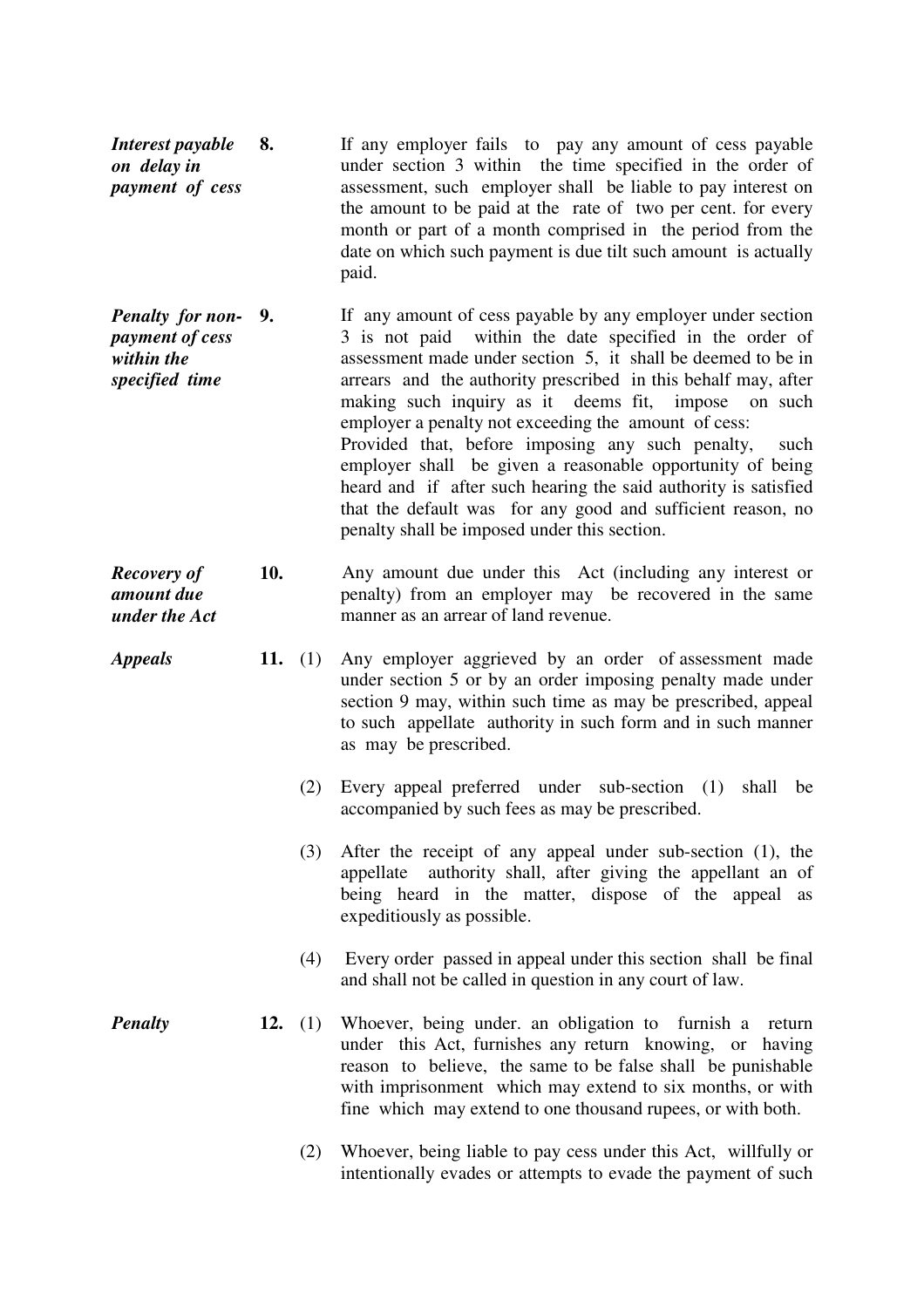cess shall be punishable with imprisonment which may extend to six months, or with fine, or with both.

- (3) No court shall take cognizance of an offence punishable under this section save on a complaint made by or under the authority of the Central Government.
- **13.** (1) Where an offence under this Act has been committed by accompany, every person who, at the time the offence was committed, was in charge of, and was responsible to, the company for the conduct of the business of the company, as well as the company, shall be deemed to be guilty of the offence and shall be liable to be proceeded against and punished accordingly: Provided that nothing contained in this sub-section shall

render any such person liable to any punishment if he proves that the offence was committed without his knowledge or that he had exercised all due diligence to prevent the commission of such offence.

(2) Notwithstanding anything contained in sub-section (1), where an offence under this Act has been committed with the consent or connivance of, or is attributable to any neglect on the part of, any director, manager, secretary or other officer of the company, such director, manager, secretary or other officer shall also be deemed to be guilty of that offence and shall be liable to be proceeded against and punished accordingly.

*Explanation*.-For the purposes of this section,-

- (a) "company" means any body corporate and includes a firm or other association of individuals; and
- (b) "director", in relation to a firm, means a partner in the firm.
- *Power to make*  **14.** (1) The Central Government may, by notification in the Official Gazette, make rules for carrying out the provisions of this Act.
	- (2) Without prejudice to the generality of the foregoing power, such rules may provide for all or any of the following matters, namely:-
	- (a) the manner in which and the time within which the cess shall be collected under sub-section (2) of section 3;
	- (b) the rate or rates of advance cess leviable under sub-section (4) of section 3;
	- (c) the particulars of the returns to be furnished, the officer or authority to whom or to which such returns shall be furnished and the manner and time of furnishing such returns under subsection  $(1)$  of section 4:
	- (d) the powers which may be exercised by the officer or authority under section 7;
	- (e) the authority which may impose penalty under section 9;
	- (f) the authority to which an appeal may be filed under sub-

*Offences by companies* 

*rules*